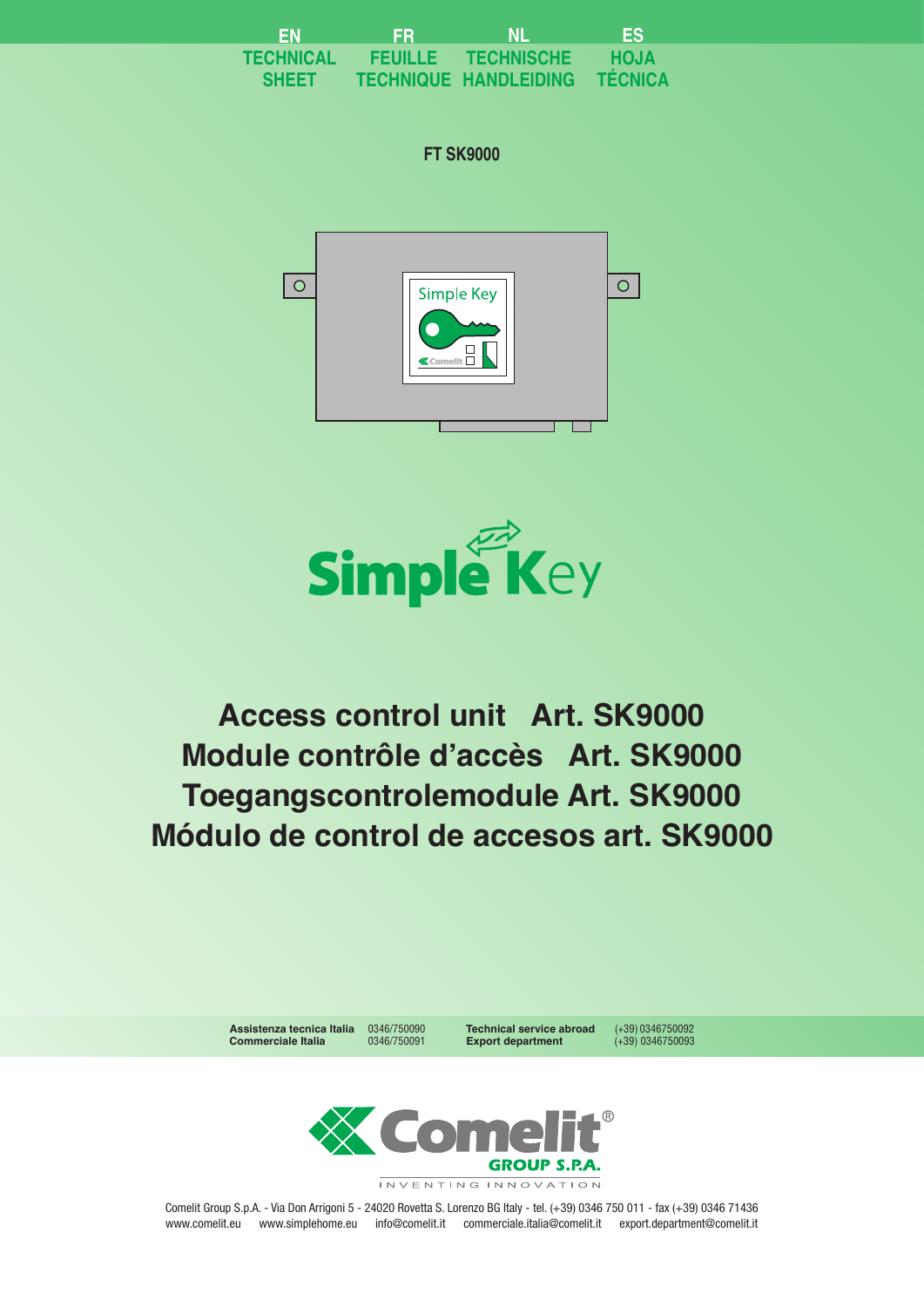

#### **EN WARNINGS**

- Install the equipment by carefully following the instructions given by the manufacturer and in compliance with the standards in force.
- All equipment must only be used for the purposes for which it was designed. The COMELIT GROUP s.p.a. disclaims all responsibility in the event of misuse of the equipment, for modifications made by other people for whatever reason and for using non-original accessories and materials.
- All the products comply with the requirements of Directive 2006/95/CE (which replaced Directive 73/23/EEC and subsequent amendments). This is proven by the CE mark on the products.
- Do not put the riser wires near the supply cables (230/400 v)

#### **FR AVERTISSEMENTS**

- Effectuer l'installation en suivant scrupuleusement les instructions fournies par le constructeur et conformément aux normes en vigueur.
- Tous les appareils doivent être strictement destinés à l'emploi pour lesquels ils ont été conçus. La société COMELIT GROUP s.p.a. décline toute responsabilité en cas de mauvais usage des appareils, pour des modifications effectuées par d'autres personnes pour n'importe quelle raison et pour l'utilisation d'accessoires et matériaux non d'origine.
- Tous les produits sont conformes aux prescriptions de la directive 2006/95/CE (qui remplace la directive 73/23/CEE et amendements successifs). Cela est attesté par la présence du marquage CE sur les produits.
- Eviter de placer les fils de montants à proximité des câbles d'alimentation (230/400 v)

#### **NL WAARSCHUWING**

- Volg de instructies van de fabrikant nauwkeurig en installeer de materialen volgens de plaatselijk geldende normen.
- Alle componenten mogen alleen gebruikt worden voor de doeleinden waarvoor ze zijn ontworpen. COMELIT GROUP s.p.a. is niet verantwoordelijk voor oneigenlijk gebruik van de apparatuur, voor wijzigingen die om welke reden dan ook door derden zijn aangebracht, en voor het gebruik van accessoires en materialen die niet door de fabrikant zijn aangeleverd.
- Alle producten voldoen aan de eisen van de richtlijn 2006/95/EG (die de richtlijn 73/23/EEG en latere wijzigingen vervangt). Dit wordt bevestigd door het CE-label op de producten.
- Monteer de aders van de stamleiding niet in de nabijheid van voedingskabels (230/400V).

#### **ES ADVERTENCIAS**

- La instalación se ha de efectuar en conformidad con las normas vigentes, siguiendo atentamente las instrucciones suministradas por el fabricante.
- Todos los aparatos deben estar destinados exclusivamente al uso para el cual han sido construidos. COMELIT GROUP s.p.a. declina toda responsabilidad por el uso impropio de los aparatos, por cambios efectuados por terceros por cualquier motivo o finalidad y por el uso de accesorios y materiales no originales.
- Todos los productos son conformes a los requisitos de las Directivas 2006/95/CE (que sustituye la Directiva 73/23/CEE y sucesivas enmiendas) como demuestra la presencia de la marca CE en ellos.
- No poner los cables de la columna montante cerca de los cables de alimentación (230/400V).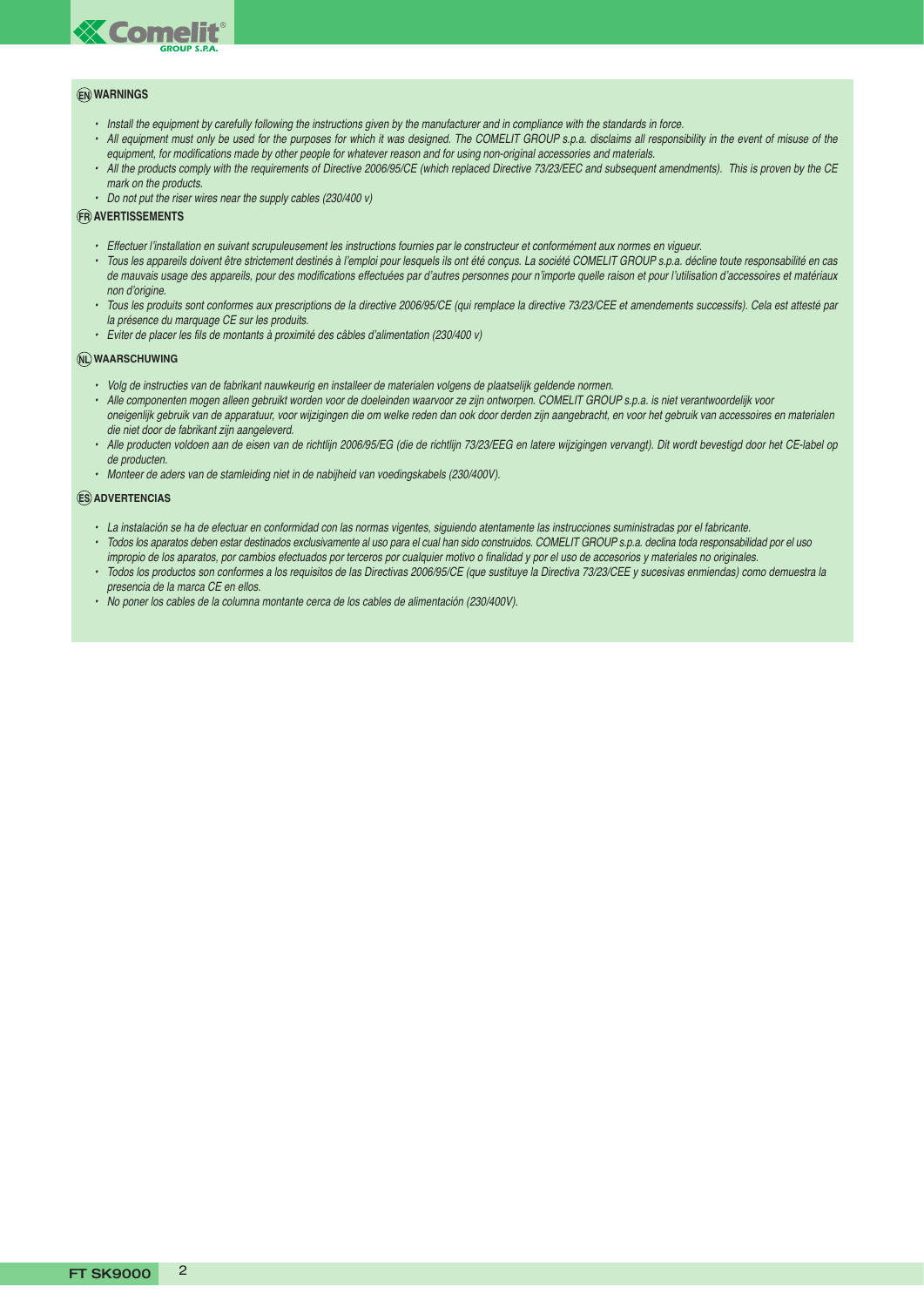# **FT SK9000**

#### **General introduction**

The SK9000 unit is a stand-alone control unit with an integral reader which is used to manage the electronic keys SK9050 and SK9052. It is used to control access to a door fitted with an electronic lock or an automatic device.

It is supplied ready for use. It is initialised by swiping the first token over the unused unit which then becomes the master fob to which you can then add other tokens.

#### **Layout of the unit**

The card is made up of:

- a switch used to access the programming
- three push buttons that are used to affect the parameters
- the three LED's that show the statuses of the unit
- connection terminals
- a J5 firmware update connector



#### Description of terminals

AL: Power supply 12 - 24 V ac/dc

- J1: not used
- J2: NO/NC relay output J3: exit push button
- J4: integral reader

### **Programming modes**

The **S3** switch is used to switch between programming modes.

**S3** in **"0" position** *→* Operating mode

#### **S3 in "ON" position** *→* **Programming mode**

N.B.: In programming mode the L2 LED and the reader LED flash rapidly.

You must go back to operating mode for the unit to manage access.

### **Setting the opening timer**

#### - Turn switch **S3** to **"ON" (Programming)**

- Press button **S1** several times to adjust the time units (one press per second). Once S3 has switched back to operating mode a double confirmation beep will validate this for you.

The minimum timing setting is **1** second.

The maximum timing setting is **99** seconds.

**The unit is supplied with a 5 second opening time set by the factory.**

#### **User's token management**

#### **1. Master fob.**

The first token swiped in the unit will become the master fob. The green LED will flash three times to indicate master fob creation. It will enable you to enter programming mode without having to access the unit.

#### **2. Adding a user token**

The unit must be in OPERATING mode (switch S3 in position "0").

Pass the token in front of the reader. The LED will flash quickly (green/red) and you are in programming mode. To add user tokens you just have to pass them in front of the reader to register them.

To exit programming mode, pass the master fob again or wait 15 seconds without doing anything. (The flashing will stop)

#### **3. Partial reset - reset of Master Fob**

In case the Master Fob is lost, it is possible to only reset the Master Fob in order to program another token as Master Fob

- Turn Switch **S3** to **"ON" (Programming)**
- Press S2 for 5 seconds, till L3 LED lights on
- Release S2
- Switch back to Operating Mode (a double beep tells you that the unit has been partially reset)

In this moment, the first token you swipe to the reader WILL BECOME THE NEW Master Fob

#### **4. Complete reset**

- Turn switch **S3** to **"ON" (Programming)**
- Press S2 for 10 seconds. After 5 seconds L3 lights on ( Partial Reset ). Keep pressed 5 seconds again till L2 LED lights on ( Complete Reset )
- Release S2
- Switch back to Operating Mode ( a double beep tells you that the unit has been completely reset )

Resetting to zero enables the initialisation process:

- the password to access the unit is "0000".
- user tokens and the master fob are deleted.

### **5. Deleting a token using the SK9093 kit**

Using the SK9093 software, supplied separately, it is possible to display the tokens programmed into the unit and delete them. To do this you just have to connect to the unit using the cable supplied with the kit and launch the program.

- Click on "Token management" then "Scan the list of tokens" to display them.

-You can then either delete the user tokens: check the tokens then click on "delete the selected token(s)" or delete the whole memory: Click on "Delete all tokens", the unit will then be completely cleared and the first token swiped over the reader will become your master fob.

### **Normal working of the unit**

When the unit is in normal Operating Mode, 2 LEDs inside the units are flushing and the Red LED on the reader is ON, flushing once briefly every 3 seconds.

If the unit is not working properly, these LEDs are giving different indications. In this case turn the power OFF and then ON again. If this does not work, please contact our after sales service department

#### **Technical characteristics**

- Opening time can be adjusted from between 1 and 99 seconds.
- Output via dry contact max. 5A at 250 VAC
- Power consumption: 70 mA when idle, 160 mA when relay active
- Operating temperature: -10°C +55°C
- Operating voltage: 12 24 V ac/dc
- Dimensions  $(H \times L \times D)$ : 62 x 88 x 23 mm

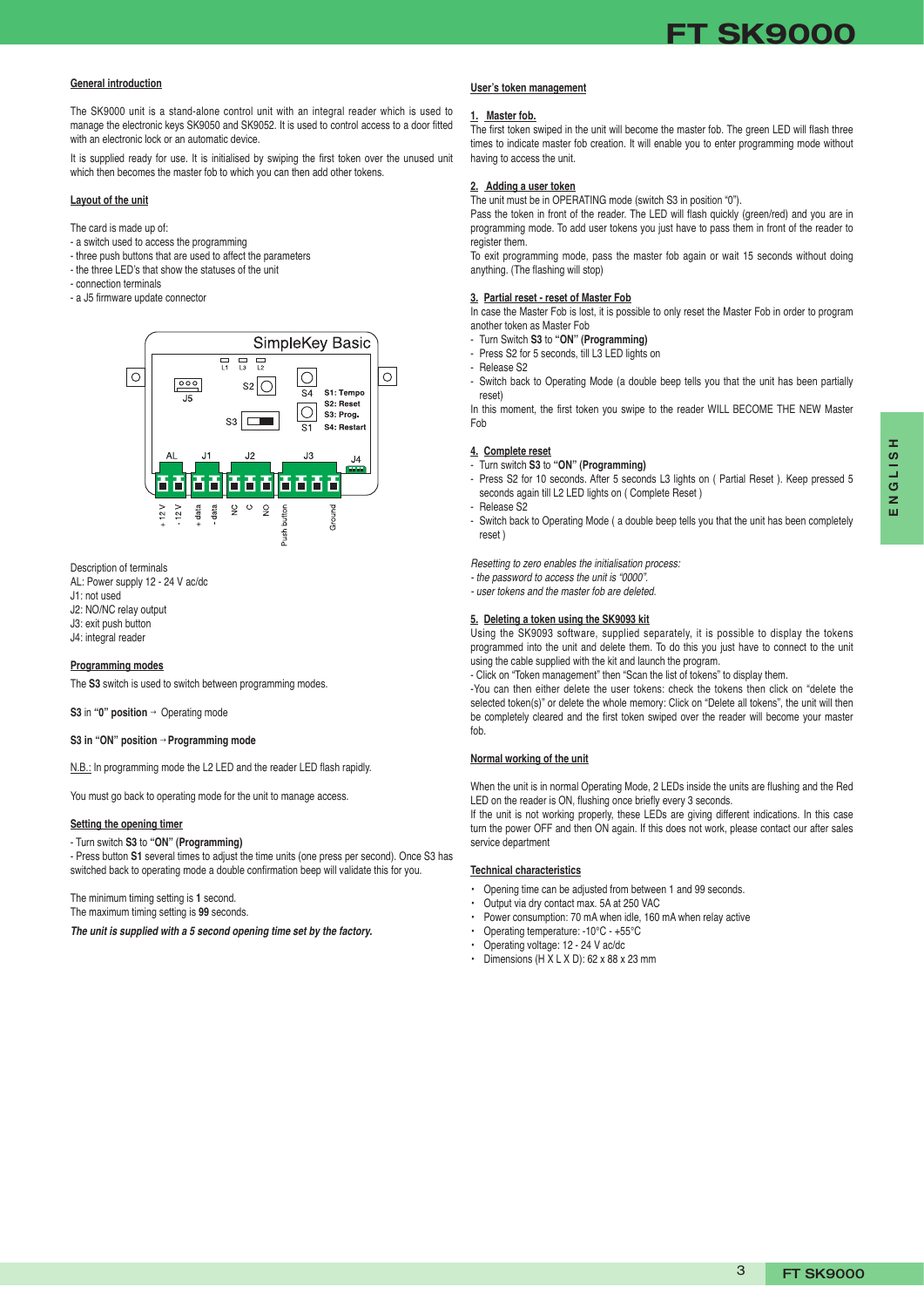

#### **Présentation générale**

Le module SK9000 est une unité de contrôle autonome avec antenne de lecture intégré qui permet de gérer les clés électroniques SK9050, et SK9052. Il permet de contrôler l'accès à une porte équipée d'une serrure électrique ou un dispositif automatique.

Il est Livré prêt à fonctionner. L'initialisation est réalisée par présentation du premier badge sur la centrale vierge qui devient le badge maître et permet ensuite d'ajouter d'autres badges.

#### **Présentation du module**

- La carte est composée :
- d'un switch permettant d'accéder à la programmation
- de trois poussoirs permettant d'agir sur les paramètres
- de trois voyants led rouges indiquant les états de la centrale
- de borniers de raccordement
- d'un connecteur de mise à jour du firmware J5



Description des bornes

- AL : Alimentation 12 à 30 V cc ou ca
- J1 : non utilisé
- J2 : Sortie relais NO/NF
- J3 : poussoir de sortie
- J4 : antenne intégrée

#### **Modes de programmation**

Le switch **S3** permet de basculer en mode de programmation

**S3** en position **"0"** *→* Mode fonctionnement

#### **S3 en position "ON"** *→* **Mode programmation**

Nota : En mode programmation le voyant L2 ainsi que celui de la tête de lecture clignotent rapidement.

Pour que la centrale puisse gérer les accès, il faut impérativement revenir en mode fonctionnement

#### **Réglage de la temporisation d'ouverture**

#### - Mettre le switch **S3** sur **"ON" (Programmation)**

- Appuyer plusieurs fois sur le bouton **S1** pour régler les unités de la temporisation (un appui par seconde). Une fois S3 rebasculé en mode fonctionnement, un double bip de confirmation vous informe de la validation.

La valeur minimum de la temporisation est de **1** seconde.

La valeur maximum de la temporisation est de **99** secondes.

**Le module est livré avec un réglage d'usine de temporisation d'ouverture de 5 secondes.**

#### **Gestion des badges Usager**

#### **1. Badge de programmation**

Le premier badge présenté devant le module fera office de badge de programmation, il vous servira à entrer en mode programmation sans avoir à accéder la centrale.

#### **2. Ajout d'un badge utilisateur**

La centrale doit être en Mode FONCTIONNEMENT (positon "0" du switch S3).

Passez le badge devant l'antenne de lecture. Le voyant clignote rapidement (Vert / Rouge), vous êtes en mode programmation. Pour ajouter des badges utilisateurs, il suffit de les passer devant l'antenne de lecture pour les enregistrer.

Pour sortir du mode de programmation, repasser le badge de programmation, ou attendez 15 secondes sans aucune manipulation. (Le clignotement s'arrête)

#### **3. Remise à zéro Partielle – Reset du Badge Maître**

Dans le cas où le Badge Maître est perdu, il est possible de faire seulement la remise à zéro du Badge Maître afin de programmer un autre badge comme Badge Maître.

- Tournez le Switch **S3** sur **"ON" (Programmation)** - Appuyez sur S2 pendant 5 secondes, jusqu'à ce que la LED L3 s'allume
- Relâchez S2
- Revenez au Mode de Fonctionnement (un double bip vous dira que le module a été partiellement remis à zéro)

Maintenant le premier badge que vous présenterez au lecteur deviendra le nouveau Badge Maître.

#### **4. Remise à zéro complète**

#### - Tournez le Switch **S3** sur **"ON" (Programmation)**

- Appuyez sur S2 pendant 10 secondes. Après 5 secondes L3 s'allume (Remise à zéro Partielle). Maintenez la pression pour encore 5 secondes jusqu'à ce que la LED L2 s'allume (Remise à zéro Complète)

- Relâchez S2
- Revenez au Mode de Fonctionnement (un double bip vous dira que le module a été complètement remis à zéro.)

La remise à zéro permet l'initialisation :

- mot de passe d'accès à la centrale à « 0000 ».

- suppression des badges utilisateurs et du badge maître.

#### **5. Suppression de badge à l'aide du kit SK9093**

Il est possible, avec le logiciel SK9093, fourni séparément, de visualiser les badges programmés dans la centrale et des les supprimer. Pour cela, il suffit de se connecter à la centrale à l'aide du cordon livré avec le kit et de lancer le programme.

- Cliquez sur « Gestion des badges » puis « Lecture de la liste des badges » pour les voir apparaître

-Vous pouvez soit supprimer les badges utilisateurs : cochez les badges puis cliquez sur « supprimer le(s) badge(s) sélectionné(s), soit effacer la totalité de la mémoire : Cliquez sur « Supprimer tous les badges », la centrale sera alors totalement vierge et le premier badge passé devant la tête de lecture deviendra votre badge de configuration.

#### **Fonctionnement normal du module**

Quand le module est en Mode de Fonctionnement normale, 2 LED à l'intérieur du module clignotent et la LED Rouge sur le lecteur est allumée, clignotant une fois brièvement tous les 3 secondes.

Si le module ne fonctionne pas correctement, ces LEDs donneront des indications différentes. En ce cas éteignez l'alimentation et après allumez-la de nouveau. Si cela ne fonctionne pas, veuillez s'il –vous - plaît contacter notre Service Après - Ventes.

#### **Caractéristiques techniques**

- Réglage de la temporisation d'ouverture entre 1 et 99 secondes.
- Sortie par contact sec maxi 5A sous 250 VAC
- Consommation : 70 mA au repos, 160 mA relais actif
- Température de fonctionnement : -10°c à +55°c
- Tension de fonctionnement : 12 à 24 V cc ou ca
- Dimension (h x | x p) : 62 x 88 x 23 mm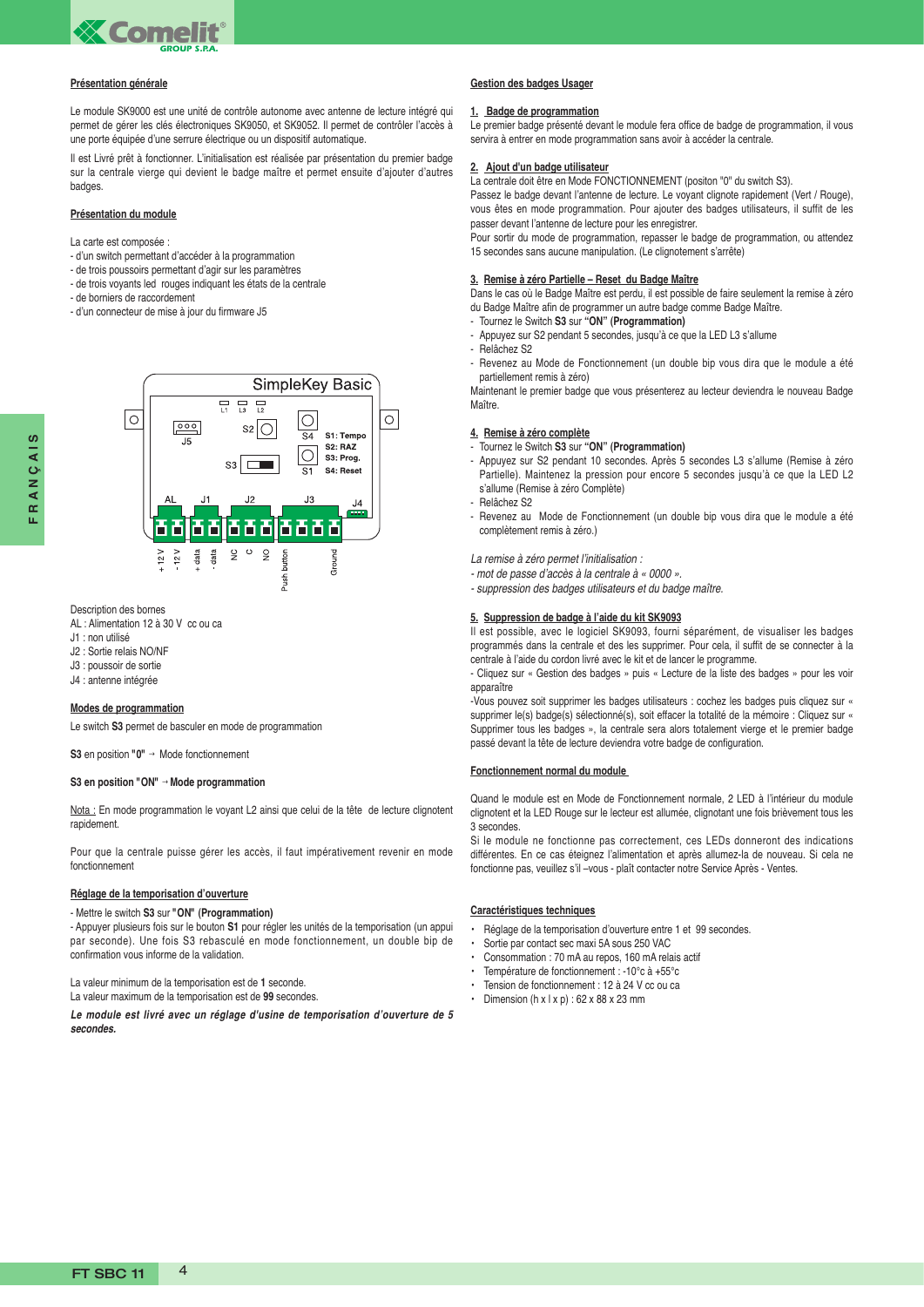

## **Algemene informatie**

De module SK9000 is een onafhankelijke regeleenheid met een geïntegreerde leesantenne voor het beheren van de elektronische sleutels SK9050 en SK9052. De module controleert de toegang tot een deur met een elektrisch slot of een automatische inrichting.

Hij wordt gebruiksklaar geleverd. De initialisatie vindt plaats door de eerste badge voor de lege centrale te houden. Deze badge wordt daardoor de masterbadge, waaraan vervolgens andere badges kunnen worden toegevoegd.

#### **Beschrijving van de module**

#### De kaart bestaat uit:

- een switch voor toegang tot de programmering
- drie drukknoppen voor het instellen van de parameters
- drie rode led's die de status van de centrale aangeven
- aansluitblokken
- een connector voor het updaten van de firmware J5



#### Beschrijving van de klemmen

AL: Voeding 12 tot 30 V dc of cc

- J1: vrij
- J2: Uitgang relais NO/NG
- J3: Drukknop uitgang
- J4: Geïntegreerde antenne

#### **Programmeermodi**

Met de switch **S3** kan worden overgeschakeld naar de programmeermode

**S3** in positie **"0"** *→* Bedrijfsmode

#### **S3 in positie "ON"** *→* **Programmeermode**

Opmerking: In de programmeermode knipperen de led L2 en de led van de leesknop snel.

De centrale moet altijd in de bedrijfsmode staan om de toegang te kunnen beheren.

#### **Regeling van de openingstijd**

# - Plaats de switch **S3** op **"ON" (Programmering)**

- Druk meerdere keren op de drukknop **S1** om de tijdseenheden in te stellen (een druk per seconde). Staat S3 eenmaal in de bedrijfsmode, dan wordt dit bevestigd door twee geluidssignalen.

De minimale tijdswaarde is **1** seconde.

De maximale tijdswaarde is **99** seconden.

**Af fabriek wordt de module geleverd met een ingestelde openingstijd van 5 seconden.**

#### **Beheer van residente badges**

#### **1. Programmeerbadge**

De eerste badge die voor de module wordt gehouden, fungeert als programmeerbadge. Hiermee kunt u in de programmeermode komen zonder dat toegang tot de centrale nodig is.

#### **2. Toevoegen van een gebruikersbadge**

De centrale moet in de Mode WERKING staan (positie "0" van switch S3).

Haal de badge voor de leesantenne langs. De led knippert snel (Groen/Rood). U bevindt zich nu in de programmeermode. Om gebruikersbadges toe te voegen, is het voldoende deze voor de leesantenne langs te halen om ze te registreren.

Verlaat de programmeermode door de programmeerbadge nogmaals langs de leesantenne te halen of wacht 15 seconden zonder iets te doen. (Het knipperen stopt)

#### **3. Gedeeltelijke nulstelling - Reset van de masterbadge**

Als een masterbadge is verloren, kan deze simpelweg op nul worden gesteld om een andere badge als masterbadge te programmeren.

- Plaats de switch **S3** op **ON (Programmering)**
- Houd S2 5 seconden ingedrukt, tot de led L3 gaat branden.
- Laat S2 los
- Keer terug naar de bedrijfsmode (twee geluidssignalen bevestigen dat de module gedeeltelijk op nul is gesteld)

De eerste badge die u nu voor de lezer houdt, zal de nieuwe masterbadge worden.

#### **4. Volledige nulstelling**

- Plaats de switch **S3** op **ON (Programmering)**
- Houd S2 10 seconden ingedrukt. Na 5 seconden gaat L3 branden (gedeeltelijke nulstelling). Houd nog 5 seconden ingedrukt totdat de led L2 gaat branden (volledige nulstelling)
- Laat S2 los
- Keer terug naar de bedrijfsmode (twee geluidssignalen bevestigen dat de module volledig op nul is gesteld)

#### De nulstelling maakt initialisatie mogelijk:

- het wachtwoord voor toegang tot de centrale kan worden teruggesteld op «0000».
- de gebruikersbadges en de masterbadge kunnen worden verwijderd.

#### **5. Verwijdering van de badge met kit SK9093**

Het is mogelijk om met de los te leveren software SK9093 de in de centrale geprogrammeerde badges weer te geven en deze te verwijderen. Daarvoor hoeft alleen met de bij de kit geleverde kabel een verbinding met de centrale tot stand te worden gebracht en het programma te worden gestart.

- Klik op «Badgebeheer» en vervolgens op «Badgelijst lezen» om de badges op te vragen.

-U kunt de gebruikersbadges als volgt verwijderen: vink de badges aan en klik op «geselecteerde badge(s) verwijderen». U kunt ook alles uit het geheugen wissen: klik op «Alle badges verwijderen»; de centrale is vervolgens helemaal leeg en de eerste badge die u langs de leeskop haalt, wordt uw configuratiebadge.

#### **Normale bedrijfsmode van de module**

Bevindt de module zich in de normale bedrijfsmode, dan zullen 2 led's in de module gaan knipperen en brandt de rode led op de lezer; deze knippert een keer kort om de 3 seconden.

Werkt de module niet naar behoren, dan zullen deze led's verschillende aanwijzingen geven. Schakel in dat geval de voeding uit en weer in. Helpt dit niet, neem dan alstublieft contact op met ons servicecentrum.

#### **Technische gegevens**

- Regeling van de openingstijd tussen 1 en 99 seconden.
- Uitgang met droog contact, maximaal 5A, 250 VAC
- Verbruik: 70 mA in standby, 160 mA bij ingeschakeld relais
- Bedrijfstemperatuur: -10°C tot +55°C
- Bedrijfsspanning: 12 tot 24 V dc of ac
- Afmetingen ( $h \times l \times d$ ): 62 x 88 x 23 mm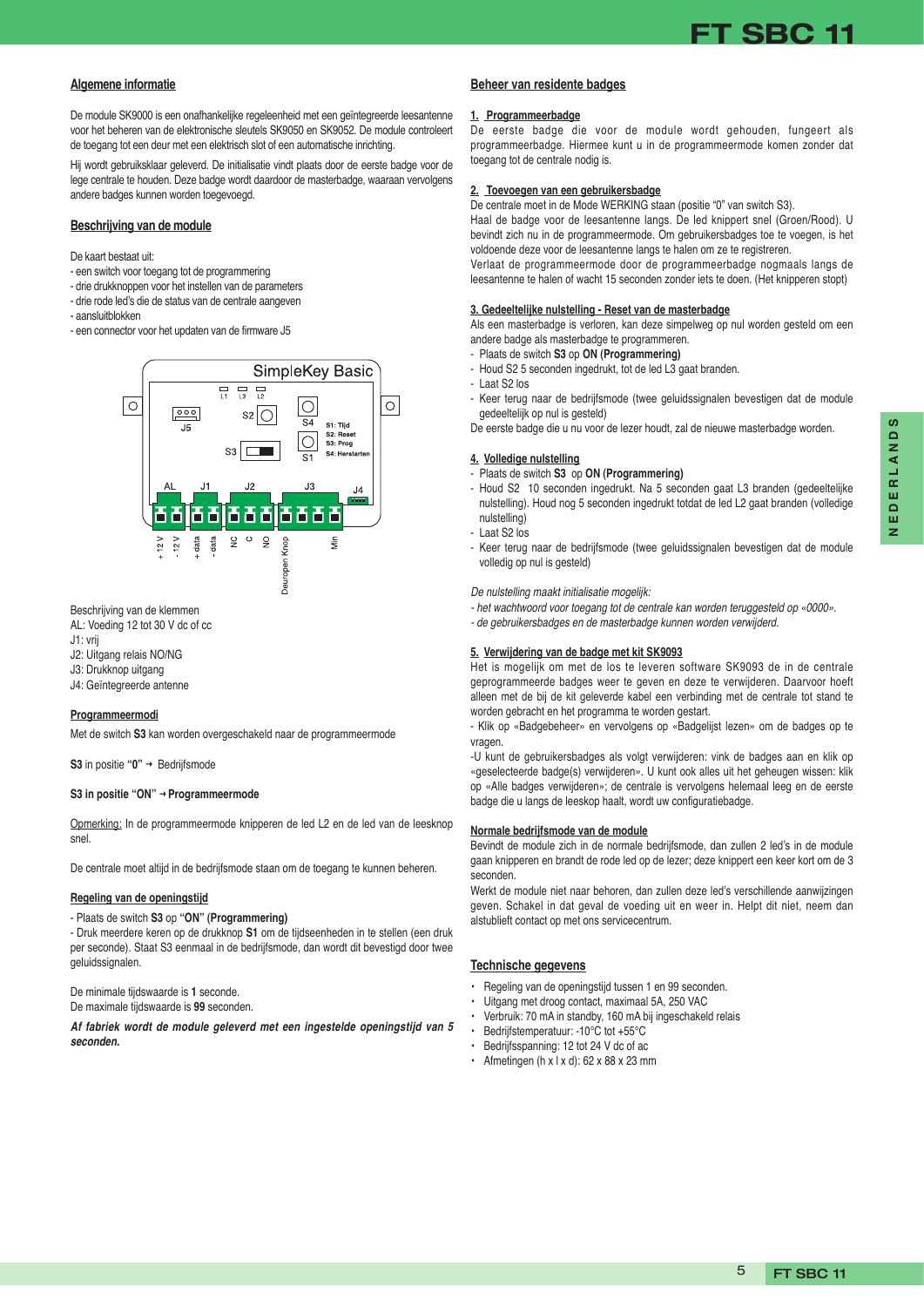

### **Descripción general**

El módulo SK9000 es una unidad de control autónoma con antena de lectura integrada que permite gestionar las llaves electrónicas SK9050 y SK9052. Permite controlar el acceso a una puerta equipada con una cerradura eléctrica o un dispositivo automático.

Se entrega listo para funcionar. Se inicializa poniendo el primer dispositivo de identificación (a continuación, llamado identificador) en la centralita virgen, que se convierte en el identificador maestro y permite añadir otros identificadores sucesivamente.

#### **Descripción del módulo**

La tarjeta está formada por:

- un interruptor para acceder a la programación
- tres pulsadores para configurar los parámetros
- tres testigos rojos para indicar el estado de la centralita
- regletas de conexiones
- un conector J5 para actualizar el firmware



# Descripción de los bornes

AL: alimentación de 12 a 30 Vcc o ca

- J1 : no se utiliza
- J2 : salida del relé NA/NC
- J3 : pulsador de salida
- J4 : antena integrada

#### **Modo programación**

El interruptor **S3** permite seleccionar el modo programación.

**S3** en **"0"** *→* modo funcionamiento

#### **S3 en "ON"** *→* **modo programación**

Nota: en modo programación, el testigo L2 y el testigo de la antena de lectura parpadean rápidamente.

Para que la centralita pueda gestionar los accesos, el interruptor tiene que estar obligatoriamente en modo funcionamiento.

#### **Regulación del tiempo de apertura**

- Poner el interruptor **S3** en **"ON" (Programación).**

- Presionar varias veces el pulsador **S1** para configurar el tiempo deseado (una pulsación corresponde a un segundo). Tras poner otra vez el interruptor S3 en modo funcionamiento, un doble pitido confirma que la operación se ha efectuado correctamente.

El valor mínimo de temporización es de **1** s.

El valor máximo de temporización es de **99** s.

**El módulo se entrega con el tiempo de apertura regulado en fábrica en 5 segundos.**

# **Gestión de los identificadores de residentes**

#### **1. Identificador de programación**

El primer identificador que se pone ante el módulo sirve de identificador de programación y sirve para entrar en el modo programación sin tener que acceder a la centralita.

#### **2. Añadido de un identificador de usuario**

La centralita tiene que estar en modo FUNCIONAMIENTO (interruptor S3 en posición " $0$ ")

Pasar el identificador por delante de la antena de lectura. El testigo parpadea rápidamente (verde/rojo) para indicar que se ha accedido al modo programación. Para añadir los identificadores de los usuarios, sólo hay que pasarlos por delante de la antena de lectura tras lo cual quedan memorizados.

Para salir del modo programación, volver a pasar el identificador de programación o no efectuar ninguna operación durante 15 s. El testigo deja de parpadear.

#### **3. Puesta a cero parcial – Restablecimiento del identificador maestro**

Si se pierde el identificador maestro, es posible ponerlo a cero para poder programar otro identificador como maestro.

- Poner el interruptor **S3** en **ON (Programación)**.
- Presionar S2 durante 5 segundos, hasta que el led L3 se encienda.
- Soltar S<sub>2</sub>

Volver al modo de funcionamiento (un doble pitido indica que se ha efectuado la puesta a cero parcial del módulo).

Entonces, el primer identificador que se ponga ante el lector se convertirá en el identificador maestro.

#### **4. Puesta a cero completa**

- Poner el interruptor **S3** en **ON (Programación)**.
- Presionar S2 durante 10 segundos. Tras 5 segundos, el led L3 se enciende (puesta a cero parcial). Seguir presionando S2 durante 5 segundos más, hasta que el led L2 se encienda (puesta a cero completa).
- Soltar S2.
- Volver al modo de funcionamiento (un doble pitido indica que se ha efectuado la puesta a cero completa del módulo).

#### La puesta a cero permite:

- restablecer la contraseña de acceso a la centralita, que es «0000».
- eliminar todos los identificadores de usuario y el identificador maestro.

#### **5. Eliminación de un identificador empleando el kit SK9093**

Mediante el programa SK9093, suministrado por separado, es posible visualizar los identificadores programados en la centralita y eliminarlos. Para ello, sólo hay que conectarse a la centralita con el cable suministrado con el kit y ejecutar el programa.

- Hacer clic en «Gestión de los identificadores» y, luego, en «Lectura de la lista de identificadores» para visualizarlos.

-Entonces, es posible efectuar dos operaciones. La primera es eliminar los identificadores de usuario: para ello, hay que seleccionar los identificadores y, luego, hacer clic en «Eliminar los identificador seleccionados». La segunda es borrar toda la memoria: en este caso, hacer clic en «Suprimir todos los identificadores». La centralita volverá a ser virgen y el primer identificador que se pase por la antena de lectura se convertirá en el identificador de configuración.

#### **Funcionamiento normal del módulo**

Cuando el módulo está en modo de funcionamiento normal, 2 leds en su interior parpadean y el led rojo del lector está encendido y parpadea rápidamente una vez cada 3 segundos.

Si el módulo no funciona correctamente, estos leds se encienden de manera diferente para indicarlo. En este caso, hay que desconectar la alimentación y conectarla de nuevo. Si no funcionan, hay que contactar con el Servicio Postventa.

# **Características técnicas**

- Regulación del tiempo de apertura: entre 1 y 99 s.
- Salida por contacto seco: máximo 5A con 250 Vca.
- Consumo: 70 mA en reposo y 160 mA con el relé activado.
- Temperatura de funcionamiento: -de 10°C a +55°C.
- Tensión de funcionamiento: de 12 a 24 Vcc o Vca.
- Dimensiones (h x  $|x p$ ): 62 x 88 x 23 mm.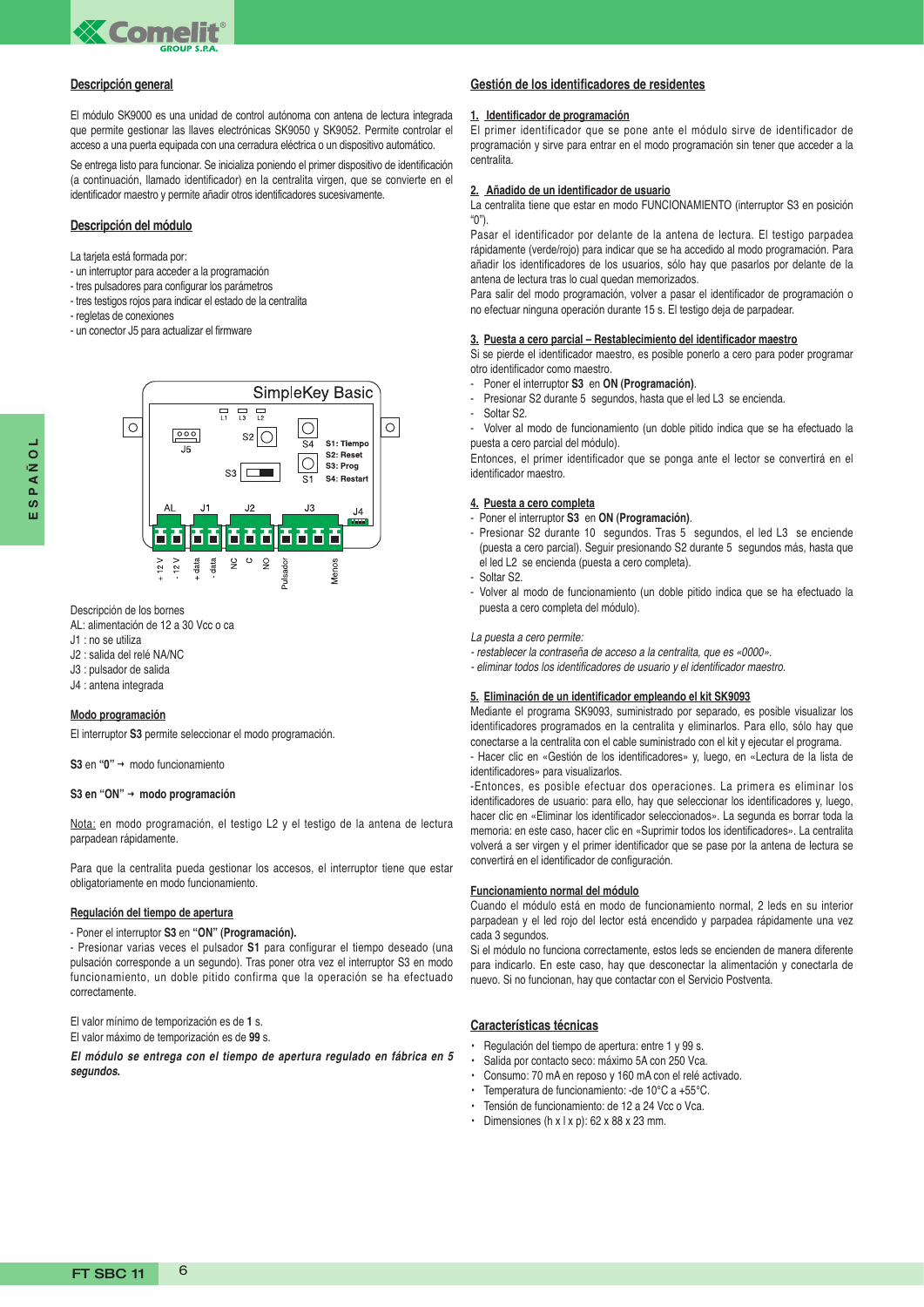

# **EN Installation with Powercom Art. 3329 FR Installation avec Powercom Art. 3329**

**Installatie met Powercom Art. 3329. NL Instalación con Powercom art. 3329. ES**



**EN Installation with Vandalcom Art. 3179 FR Installation avec Vandalcom Art. 3179**

**Installatie met Vandalcom Art. 3179. NL Instalación con Vandalcom art. 3179. ES**



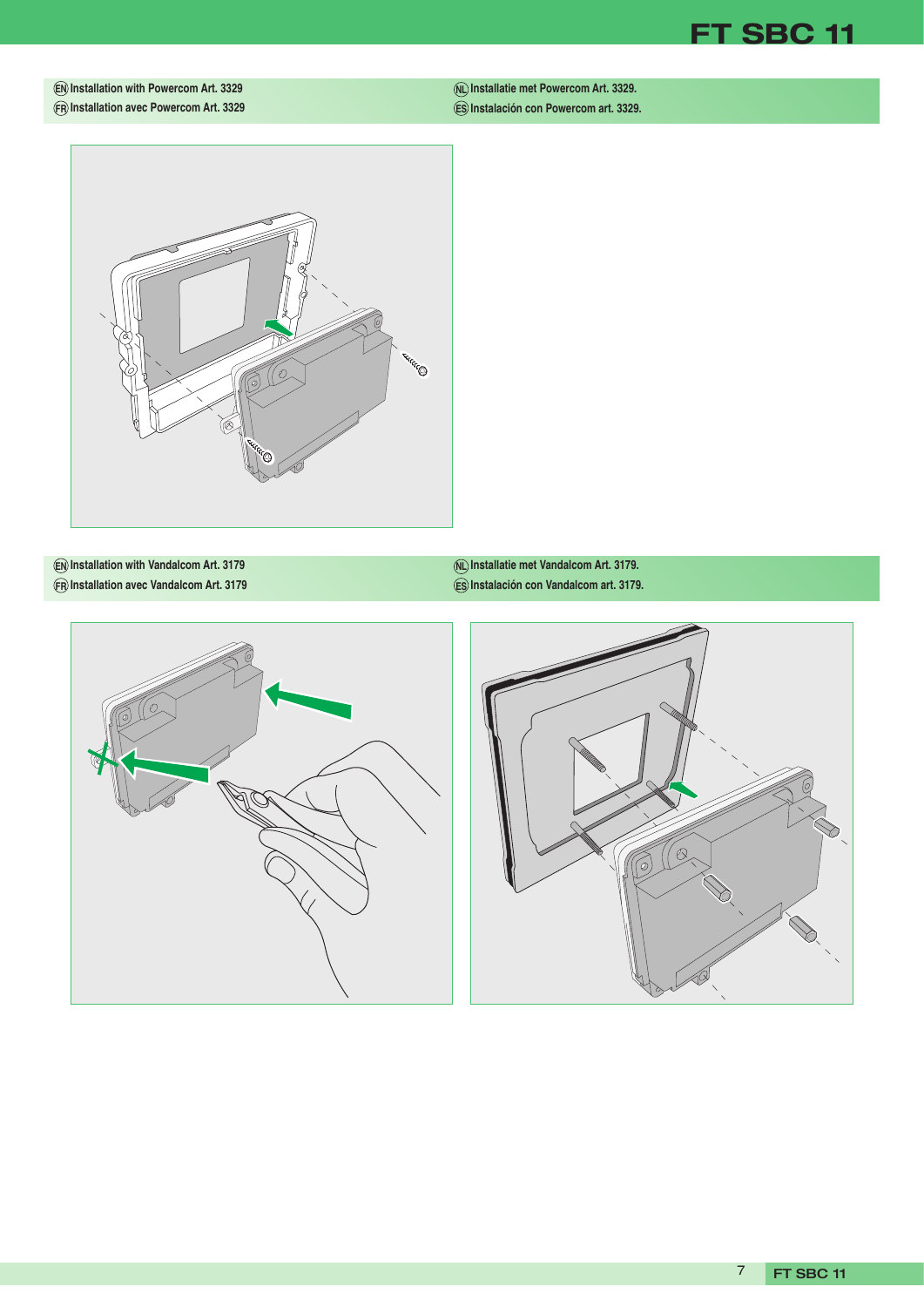

**EN Installation with Art. 3330 FR Installation avec Art. 3330** **Installatie met Art. 3330. NL Instalación con art. 3330. ES**





**EN Installation with Art. SK9040 FR Installation avec Art. SK9040** **Installatie met Art. SK9040. NL Instalación con art. SK9040. ES**



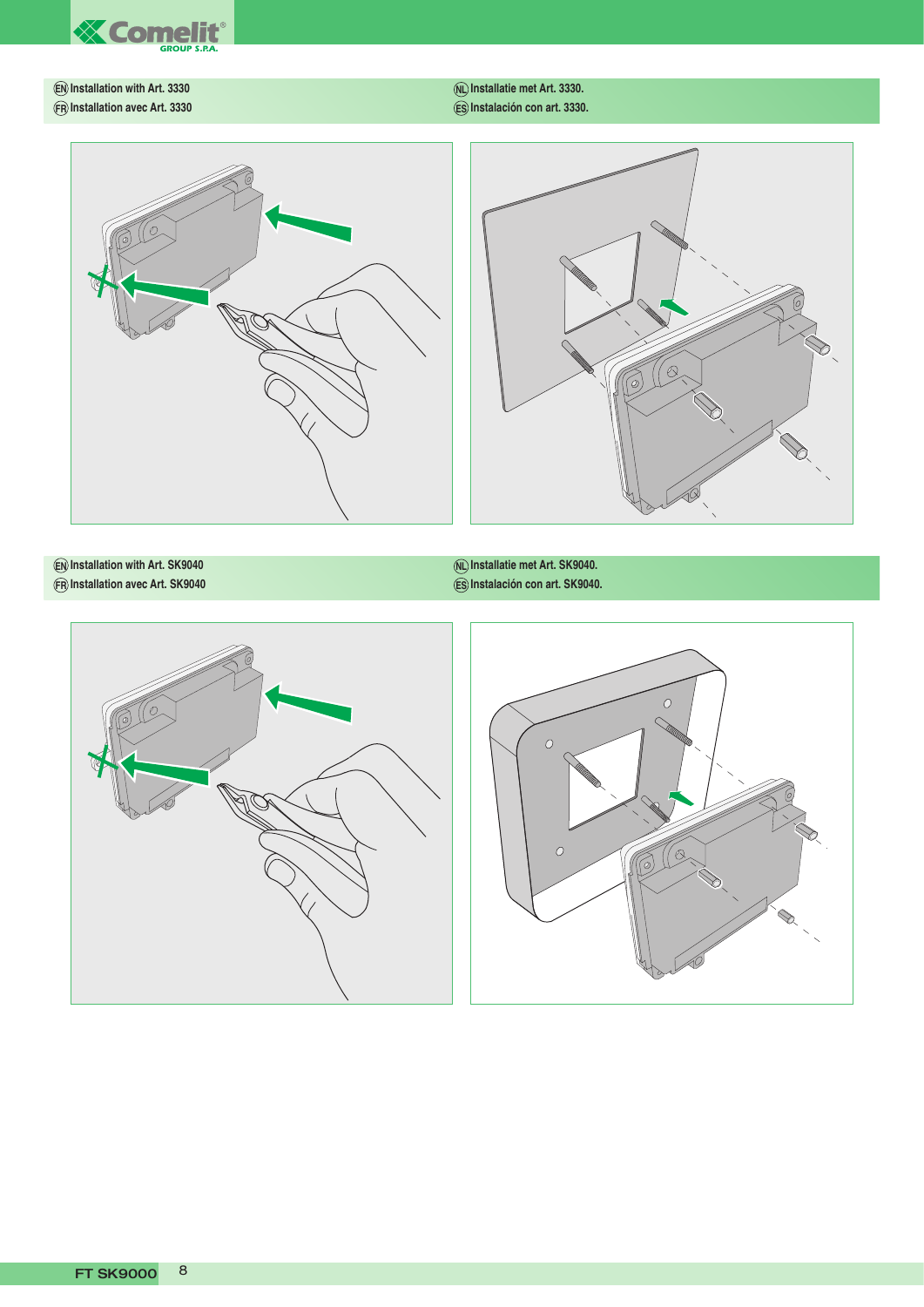**FT SK9000**

**EN Overall dimensions of the Art. SK9000**

**FR Dimensions d'encombrement de Art. SK9000**

**Afmetingen van Art. SK9000 NL Dimensiones generales del art. SK9000. ES**





**SK9000** 

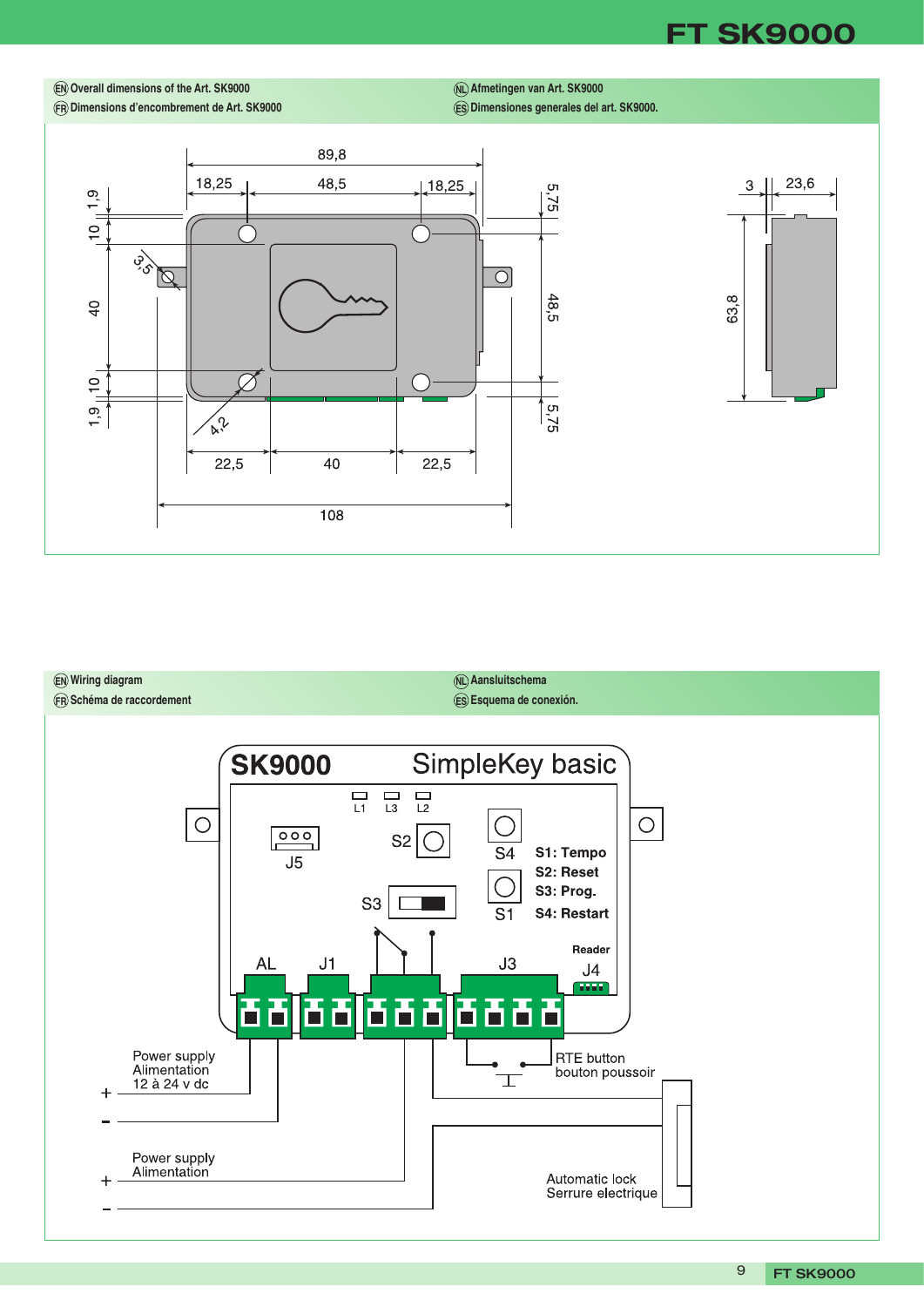





 $\mathsf{C}$